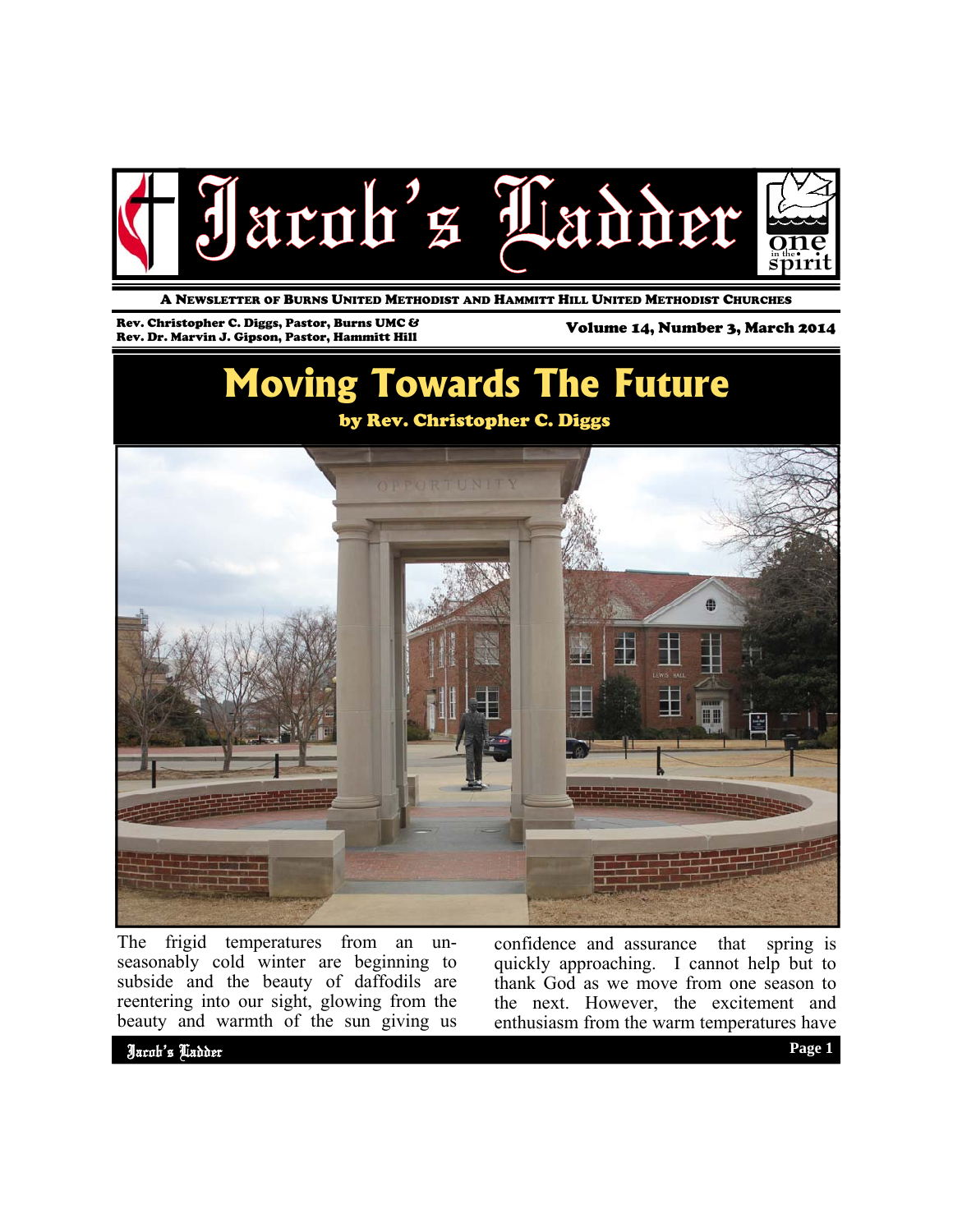been halted by the recent activity on campus at Ole Miss. Three students have been accused of putting a noose around the neck of The James Meredith statue and draping the shoulders with a confederate flag.

I'm appalled, but not shocked. Saddened, but not detoured from being a shining example of what God wants me to be. I believe, based on life experiences, history and the Bible that God wants us to move towards the future and not allow us to wallow in the immaturity, incompetence of a few young men who now face ridicule from many.

I can honestly say I have made many friendships within the Ole Miss community. The University of Mississippi degree which hangs on my wall has afforded me many opportunities which otherwise would not be available to me. More importantly, not one time have I ever been disrespected by anyone affiliated with Ole Miss and furthermore I think I would do myself harm, as well as the people I lead by getting into a war of words with those whom I do not know or have never met. So therefore, I plan on using my precious time by promoting peace and harmony among Rebel Nation. I learned very early in life the importance of promoting peace. "If you cannot make peace, do not ever break peace." These words came from the lips of my grandmother, and they have resonated with me my entire life.

In order to make peace we must move towards the future by treating each other with dignity and respect. Also, we must learn the importance of forgiveness. Not only with the incident which happened on campus a few days ago, but we must engage in forgiving those who have hurt or mistreated us in some capacity. On our jobs, in our homes, in the

community and even in church, we have been mistreated in some way.

I am reminded of an occasion when Jesus was forced to react to a sinful woman. JOHN 8:1-11 explains his reaction to those who wanted this sinful woman stoned to death. If you have not read this story, I will close with it here (Good News Translation-GNT):

1 Then everyone went home, but Jesus went to the Mount of Olives.

2 Early the next morning he went back to the Temple. All the people gathered around him, and he sat down and began to teach them.

3 The teachers of the Law and the Pharisees brought in a woman who had been caught committing adultery, and they made her stand before them all.

4 "Teacher," they said to Jesus, "this woman was caught in the very act of committing adultery.

5 In our Law Moses commanded that such a woman must be stoned to death. Now, what do you say?"

6 They said this to trap Jesus, so that they could accuse him. But he bent over and wrote on the ground with his finger.

area, which can be called the mass 7 As they stood there asking him questions, he straightened up and said to them, "Whichever one of you has stone at her."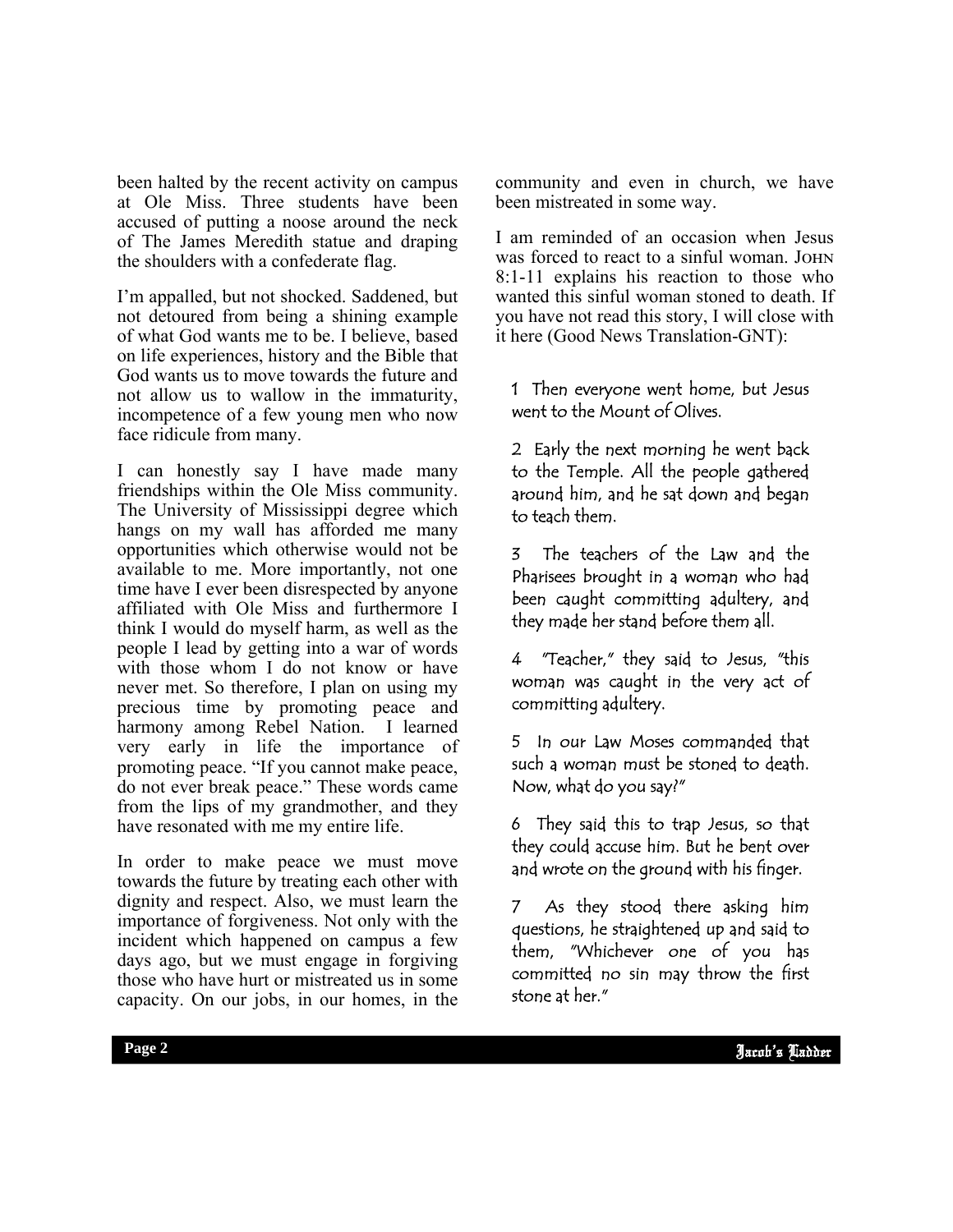8 Then he bent over again and wrote on the ground.

9 When they heard this, they all left, one by one, the older ones first. Jesus was left alone, with the woman still standing there.

10 He straightened up and said to her, "Where are they? Is there no one left to condemn you?"

11 "No one, sir," she answered. "Well, then," Jesus said, "I do not condemn you either. Go, but do not sin again."



## **True, Necessary and Kind**  by Clarence H. Franklin

We humans are able to tame and have tamed all other creatures---wild animals and birds, reptiles and fish.

#### But no one has ever been able to tame the tongue. It is evil and uncontrollable, full of deadly poison. —JAMES 3: 7,8

The February 23rd Sunday School lesson was entitled "Control Your Speech." The background scripture came from JAMES 3:1-12, verses 7 and 8 presented above, and PROVERBS 18:2-13. It talks about the power and dangers of the tongue; how what we say and how we say it can be a detriment to the Kingdom of God.

We had a lively discussion led by Attorney Alvin O. Chambliss, Jr. on the dangers of careless speech. Examples of thoughtless, careless and unkind speech include profanity, lying, gossiping, disclosing things told to us in confidence, and guessing and speculating about matters that we present to others as facts.

The lesson stated "that the greatest sign of integrity for Christians is not in what we say, but more often in what we do *not* say. Our refusal to speak negatively to or about others, even those who hurt us, is a sign of spiritual maturity. Many churches and other organizations are adopting the following

simple guieline for speaking to others: Before you speak to someone, ask yourself, 'Is what I am about to say **true, necessary and kind?**' If the remark is not *all* three then don't say it. This rule forces us to thoughtfully pause before we speak and then put the feelings of others before our own. It insists that we recognize that others, like us, are children of the King. God loves them, and so must we."

As Matthew 12:34 says: "...out of the abundance of the heart, the mouth speaks." What we say often reveals who we truly are inside. We, as disciples of Christ, have to make a conscious effort to control what comes out of our mouth. After all a tree can be identified by the fruit it bears. But we can't do this by ourselves. "Only by allowing the Spirit of the Lord to infill us can we control our tongues so we say things that build up, edify, strengthen, and encourage others<sup>"</sup>

Come to Sunday School. You'll love it.